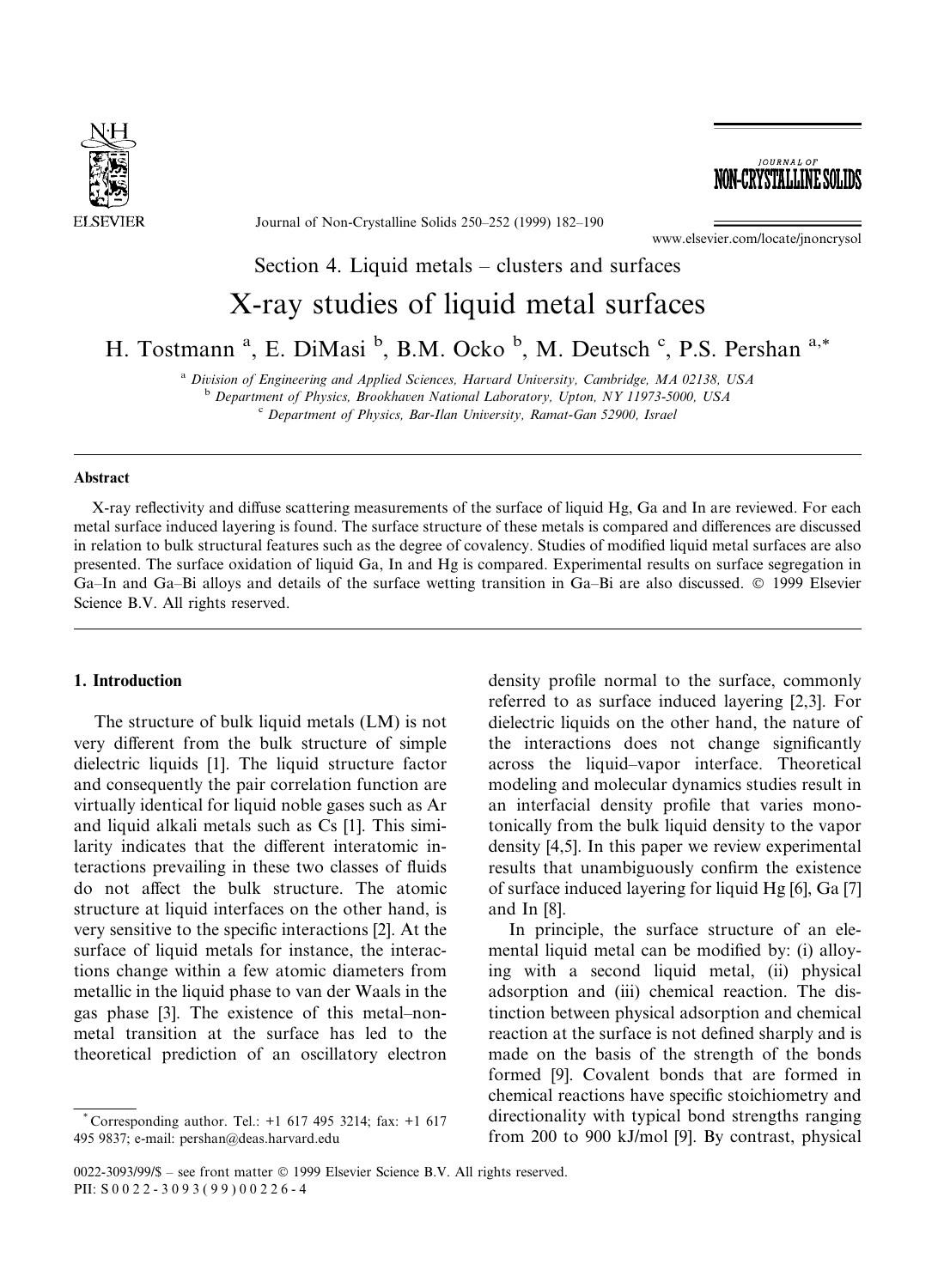adsorption lacks the stoichiometry and directionality of covalent bonds and the bond strengths are around 50 kJ/mol [9]. Alloying of two liquid metals can lead to either non-directional metallic bonds or directional bonding, depending on the interactions between the two types of atoms [10]. In regular alloys, the interactions between the two components are comparable to the interactions between the atoms of each component and the bulk structure is only slightly affected by alloying [10]. This, however, is not necessarily true for the structure of the surface where small differences in these interactions can lead to significant differences between the surface tensions of the two liquid metals. Since surface segregation of the component with smaller surface tension is expected for binary mixtures in general [5], both the surface composition and surface structure may be changed drastically by alloying [10]. If the interactive energies between the two components of the alloy are larger than the cohesive energies between the atoms of the pure components, associated alloys form [10] displaying both directional bonding and well-defined stoichiometry. The effect of this association in the bulk phase on the surface structure of LM has not yet been investigated, but in the case of solid alloys recent results have shown both directional bonding and a mesoscopic segregation profile induced by the surface  $[11,12]$ . On the other hand, if the cohesive interactions are stronger than the interactions between the two components, a miscibility gap with a pertinent critical consolute point forms in the bulk phase. Surface wetting effects associated with this bulk phase critical point have been predicted and studied for dielectric liquids [13,14], but at the moment only few experimental studies of these phenomena exist for liquid metals  $[15-17]$ .

In this review, we discuss how surface-specific X-ray studies can be used to understand the microscopic structure of LM surfaces, how this structure is affected by bulk properties such as the degree of localization of the free electrons and how oxidizing a LM changes its surface structure. In addition, we present experimental studies on binary liquid alloys where important parameters such as size, valence and degree of covalency can be tuned.

## 2. Theoretical background

The scattering geometry shown in Fig. 1 defines the liquid surface to be lying in the  $x-y$  plane, with X-rays incident at an angle  $\alpha$  and collected by the detector at a reflection angle  $\beta$  and azimuthal angle  $2\theta$ . For liquid surfaces, the momentum transfer  $\vec{q}$  is conveniently decomposed into components  $q_z$  normal to the surface and  $q_{xy}$  lying in the surface plane, which are related to the scattering angles by

$$
q_z = \frac{2\pi}{\lambda} (\sin \beta + \sin \alpha) \text{ and } q_{xy}
$$
  
=  $\frac{2\pi}{\lambda} \sqrt{\cos^2 \alpha + \cos^2 \beta - 2 \cos \alpha \cos \beta \cos 2\theta}.$ 

The specular X-ray reflectivity  $(XR)$  is defined by  $\alpha = \beta$  and  $2\theta = 0$ . The density profile normal to the surface can be extracted from the measured  $q_z$ dependence of the  $XR$ . Diffuse scattering  $(DS)$  is measured at fixed  $\alpha$  for varying  $\beta$  and depends explicitly on both the  $q_z$  and the  $q_{xy}$  component. DS probes the height fluctuations of the surface.

The theoretical Fresnel reflectivity from an ideally flat and abruptly terminated surface is known from classical optics [18]:



Fig. 1. Sketch of the geometry of X-ray scattering from the liquid surface with the incoming and outgoing angles  $\alpha$  and  $\beta$ , the incoming and outgoing wavevector  $\vec{k}_{in}$  and  $\vec{k}_{out}$ , respectively, and the azimuthal angle  $2\theta$ . The momentum transfer  $\vec{q}$  has an in-plane component  $q_{xy}$  and a surface-normal component  $q_z$ .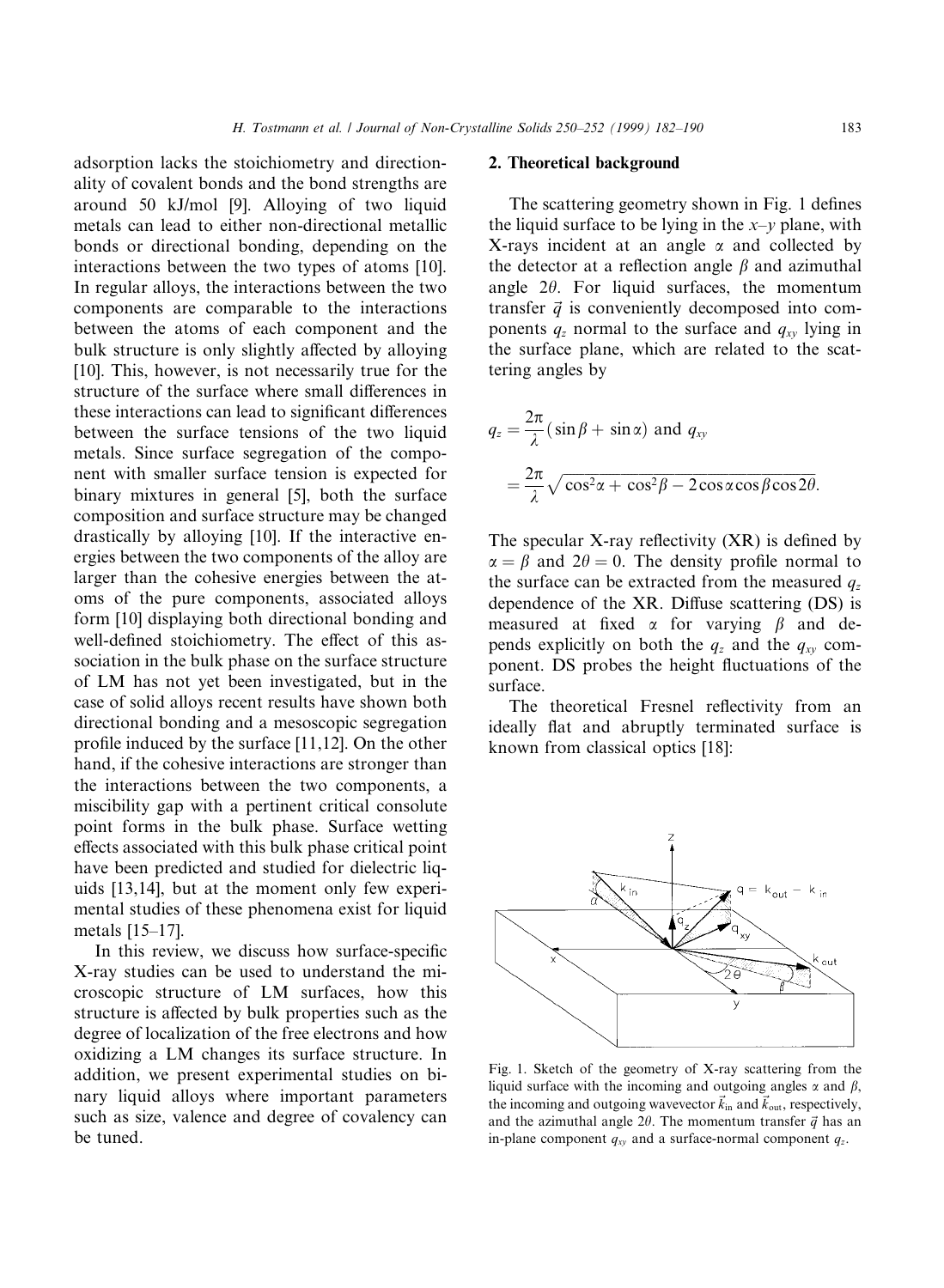$$
R_{\rm f}(q_z) = \left| \frac{q_z - \sqrt{q_z^2 - q_{\rm c}^2}}{q_z + \sqrt{q_z^2 - q_{\rm c}^2}} \right|^2
$$
  
 
$$
\approx \left( \frac{q_{\rm c}}{2q_z} \right)^4 \quad \text{for } q_z \geq 5q_{\rm c}, \tag{1}
$$

where  $q_c$  is the critical wavevector for total external reflection (typically  $\sim 0.05 \text{ A}^{-1}$  for metals). To describe scattering from a real surface, the reflectivity from an ideal surface has to be modified in two ways. First, to take into account the structure along the normal to the surface, the Fresnel re flectivity,  $R_f(q_z)$ , has to be multiplied by a surface structure factor  $|\Phi(q_z)|^2$ 

$$
\Phi(q_z) = \frac{1}{\rho_{\infty}} \int_{-\infty}^{+\infty} \frac{d\tilde{\rho}(z)}{dz} \exp(iq_z z) dz,
$$
\n(2)

with the local or intrinsic density profile,  $\tilde{\rho}(z)$ , and the bulk electron density,  $\rho_{\infty}$ . Second, in the case of a real liquid surface, thermally excited capillary waves induce a phase shift between X-rays re flected from different points,  $r_{xy}$ , on the surface [19,20]. As shown elsewhere [8], the properly normalized differential cross section,  $d\sigma/d\Omega$ , for the scattering off a thermally roughened liquid surface is given by

$$
\frac{d\sigma}{d\Omega}(\vec{q}) = \frac{A_0}{\sin\alpha} \left(\frac{q_c}{2}\right)^4 \frac{k_b T}{16\pi^2 \gamma} |\Phi(q_z)|^2 \frac{1}{q_{xy}^2} \left(\frac{q_{xy}}{q_{\text{max}}}\right)^{\eta},\tag{3}
$$

with

$$
\eta = \frac{k_b T}{2\pi \gamma} q_z^2,\tag{4}
$$

where  $(A_0/\sin \alpha)$  is the sample area illuminated by a beam of cross sectional area  $A_0$  and  $\gamma$  is the surface tension. The large wavevector cutoff,  $q_{\text{max}} \simeq \pi/a$ , where a is the particle size, accounts for the fact that fluctuations with a wavelength shorter than half the particle size are included in  $\tilde{\rho}(z)$  [8]. Eq. (3) describes the  $\vec{q}$  dependence of both reflectivity and thermal diffuse scattering. The specularly reflected intensity is obtained by integrating Eq.  $(3)$  over the solid angle defined by the detector opening when it is centered at  $q_{xy} = 0$ :

$$
R(q_z) = \frac{1}{A_0} \int\limits_{\text{det}} \left( \frac{d\sigma}{d\Omega} \right) \frac{d\Omega}{d^2 q_{xy}} d^2 q_{xy}.
$$
 (5)

Although the magnitude of the structure factor,  $|\Phi(q_z)|$ , can be calculated from the measured reflectivity, the phase information is lost and a simple inversion of Eq. (2) to obtain  $\tilde{\rho}(z)$  is not possible. Instead, the common procedure is to assume a physically realistic model for  $\tilde{\rho}(z)$ . Then  $\Phi(q_z)$  is calculated according to Eq. (2) and the parameters of the model are varied until the best fit to the data is obtained. One model that has been applied to elemental liquid Hg, Ga and In is to assume a semi-infinite array of layers of variable electron density parallel to the surface. These layers represent planes of metal atoms separated by a distance, d. Mathematically, each layer is represented by a Gaussian whose integral is constrained to the average density of the liquid and whose width increases with increasing distance from the surface. This increasing width models the decrease of the amplitudes of the layers away from the surface [8,21]. To describe the surface structure of alloys, this model must be modified to allow for concentration variations from layer to layer  $[15,21]$ . The effect of the thermal fluctuations of the surface height is taken into account by convolving this model for  $\tilde{\rho}(z)$  with the capillary wave model for the height distribution of the surface [8,19,20,22].

#### 3. Experimental procedure

#### 3.1. Liquid spectrometer

The large dynamic range in X-ray intensity required to study the structure of the surface of liquids with A-scale resolution is only accessible by using synchrotron X-ray sources. All experiments reported here have been performed at beamlines X22B and X25 at the National Synchrotron Light Source at Brookhaven National Laboratory. The size of the incoming beam is determined by slits located upstream of a crystal that deflects the synchrotron X-ray beam downward onto the horizontal liquid surface. The X-ray wavelengths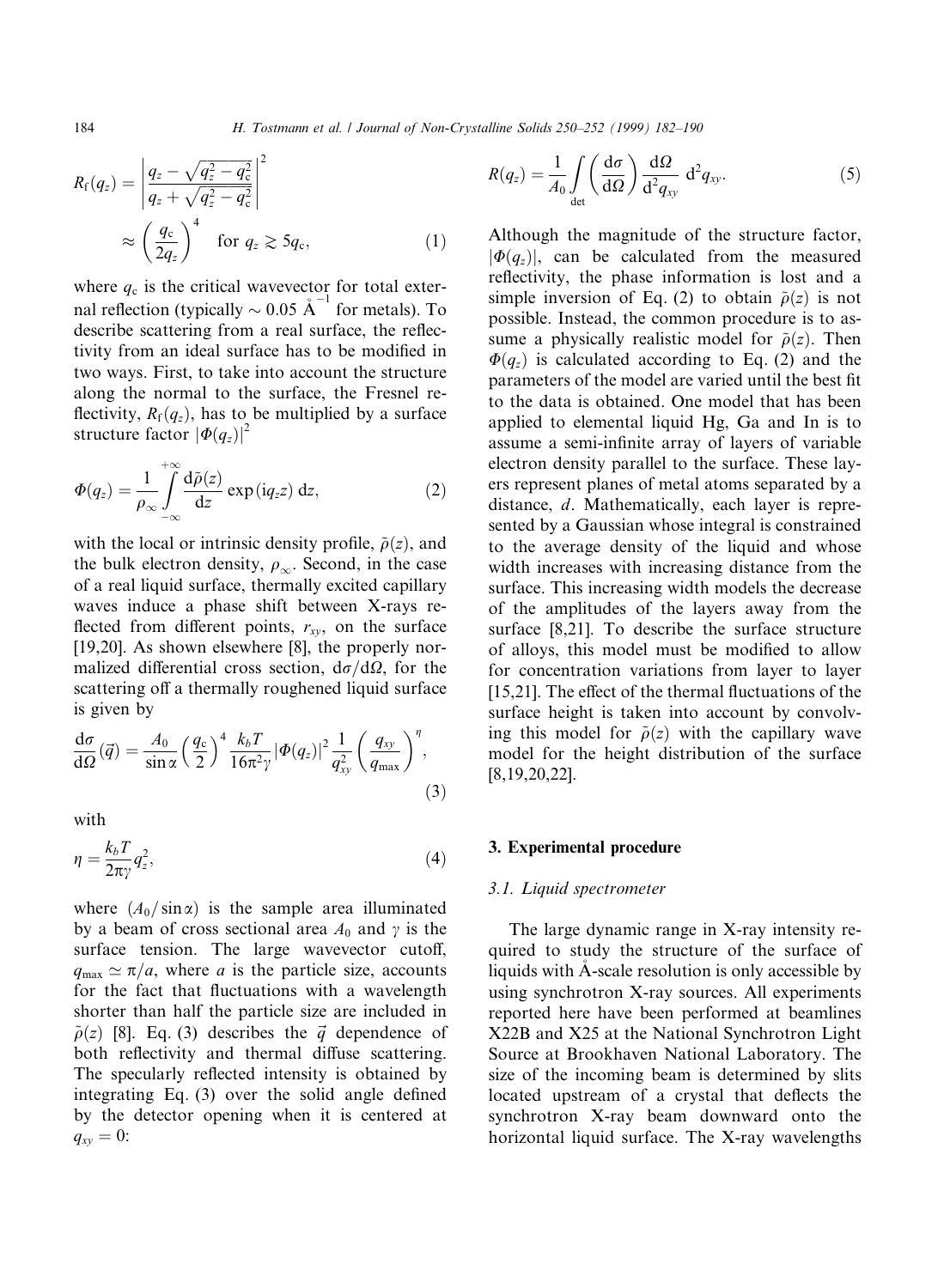are 0.653 Å (X25) and 1.24 Å (X22B). The X-ray beam enters and exits the ultra high vacuum (UHV) chamber containing the LM sample through Be windows. This chamber is mounted on an active vibration isolation table that effectively quenches mechanical vibrations [8]. The experimental resolution is primarily defined by slits in front of the detector located about 600 mm downstream of the sample. The resolution varies for different experimental configurations. For specular reflectivity, typical slit settings were 4 mm horizontally  $\times$  4 mm vertically corresponding to a  $q_z$  resolution of about 0.06  $\mathring{A}^{-1}$ . To record the diffuse scattering, typical slit settings were 4 mm horizontally  $\times$  1 mm vertically resulting in a  $q_z$ resolution of 0.017  $\mathring{A}^{-1}$ . For XR and DS experiments, the signal originating from the surface was separated from the background, mostly diffuse scattering from the bulk liquid, by subtracting intensities measured with the detector moved approximately  $0.4^{\circ}$  out of the reflection plane [8,21].

## 3.2. Sample preparation

To study the intrinsic properties of the surface of LM, alloys and reacted LM surfaces, it is crucial to maintain a microscopically clean surface. For LM or alloys with a low vapour pressure, this is accomplished by containing the sample in a UHV chamber at a vacuum in the  $10^{-10}$  Torr range. In this case, the formation time for a monolayer of any impurity, most notably oxygen, is much longer than the time necessary to conduct the experiment [23]. Any oxide that is present at the beginning of the experiment when the metal is exposed to air while being transferred into the UHV chamber, was removed by  $Ar^+$  sputtering [8,21]. Controlled oxidation of the LM sample was obtained by exposing the sample to dry oxygen introduced into the UHV chamber through a bakeable leak valve. The oxygen dosage was monitored by a residual gas analyzer and an ion gauge [24]. The preparation of a clean LM alloy surface is described in a separate paper [15]. To study liquid Hg or any of its alloys, a pseudo-UHV approach has to be used since the vapor pressure of liquid Hg is too large to allow the use of standard UHV techniques [25].

#### 4. Results

#### 4.1. The surface of elemental liquid metals

The experimentally determined specular reflectivities from liquid Hg (open circles) [6,25] liquid Ga (closed circles) [7] and liquid In (closed squares)  $[8]$  are compared in Fig. 2. These reflectivities are normalized to the theoretical Fresnel reflectivity,  $R_f$ , of the pertinent LM. Any deviation from  $R/R_f = 1$  indicates the presence of surface roughness or structure normal to the surface. At the smallest  $q_z$ s the measured reflectivity indeed coincides with the Fresnel reflectivity from an ideal surface. With increasing  $q_z$ , however, the reflectivity deviates from the Fresnel  $R_f$  for an ideal surface. The reflectivities from the surface of all three LM investigated so far show maxima centered at 2.5  $\mathring{A}^{-1}$  (Ga) and 2.2  $\mathring{A}^{-1}$  (Hg and In). An analysis of the surface structure of these LM based on the density profile calculated from these reflectivities is given in Section 5.1.

#### 4.2. Modified liquid metal surfaces

The normalized reflectivity of a Ga-In alloy with 16.5 at.% In at room temperature is shown in Fig. 3 (closed squares). It can be seen that the Ga layering peak is shifted to a smaller  $q_z$  (compare to the reflectivity from elemental Ga represented by open squares in Fig. 3) and also diminished in magnitude. In addition, the reflectivity from the Ga-In surface is greater than the theoretical Fresnel reflectivity for an ideal Ga-In surface at small and intermediate  $q_z$ s. Alloying just 0.3 at.% Bi to liquid Ga [26] results in an even larger modification of the room temperature surface structure of liquid Ga (see closed circles in Fig. 3). The Ga layering peak is only discernible as a kink in the reflectivity and is shifted to even smaller  $q_z$ s. The reflectivity is almost completely dominated by a broad maximum centered at around 1.2  $A^{-1}$ .

A comparison of the reactions of the three LM Hg, Ga and In to oxygen is shown in Fig. 4. The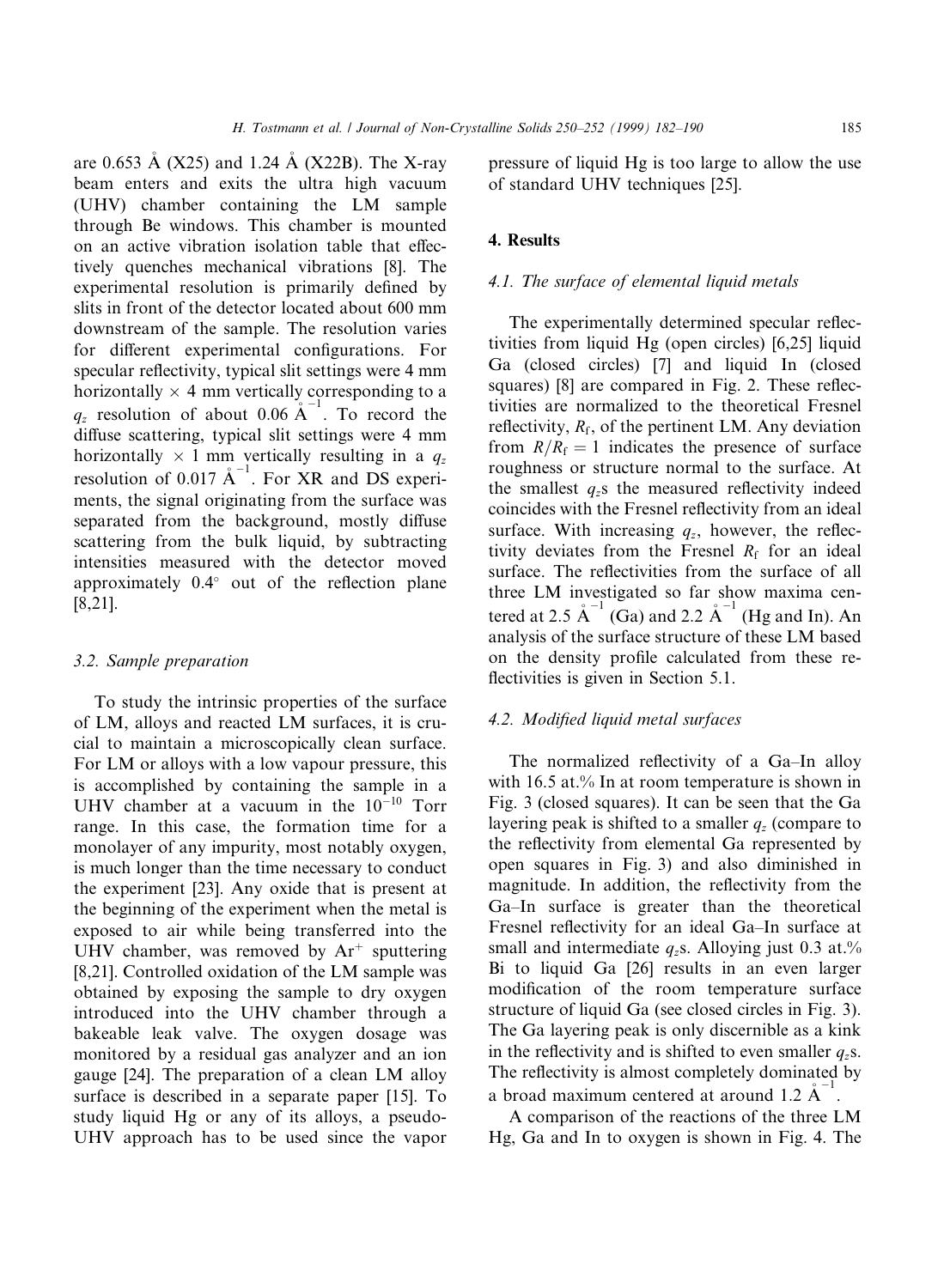

Fig. 2. Reflectivity from liquid Hg at  $20^{\circ}$ C (open circles), liquid Ga at  $23^{\circ}$ C (closed circles) and liquid In at 170°C (closed squares) normalized to the Fresnel reflectivity of the respective liquid metal. The solid lines represent the fit of the reflectivity to a Gaussian model for the density with three (Ga, In) or six (Hg) free parameters describing the surface layering. Inset: Diffuse scans in the reflection plane for liquid In for different incident angles  $\alpha$ . Integration of these diffuse scans over the resolution volume yields the reflectivity shown in the main figure. For clarity the diffuse scans are multiplied by an arbitrary factor (closed circles:  $\times 1000$ , open circles:  $\times$ 100, closed squares:  $\times$ 10). The solid lines in the inset represent the diffuse scattering calculated from the the general cross section discussed in the text, using the fitted density profile model.

reflectivities are normalized to the Fresnel reflectivity of the pertinent elemental LM. Obviously, the surface of the three metals is affected differently by the presence of oxygen in the gas phase. Both Ga and In have been exposed to the same amount of oxygen  $(\approx 200 \text{ L})$ . The oxygen exposure is expressed in Langmuirs (1  $L = 10^{-6}$  Torr s) which is the dosage that would result in the formation of a monolayer assuming a sticking coefficient of unity for the atoms on the surface [23]. Oxidation of liquid Ga (closed circles in Fig. 4) leads to oscillations whose amplitude does not decay over the measured range of  $q_z$  [24]. Indium has a completely different reflectivity (closed squares in Fig. 4; the solid line is a guide to the eye) [8]. The In reflectivity does not change upon exposure to small amounts of oxygen but the formation of macroscopically thick oxide islands on the rim of the sample is visible to the eye. With increasing oxygen exposure, these islands grow inhomogeneously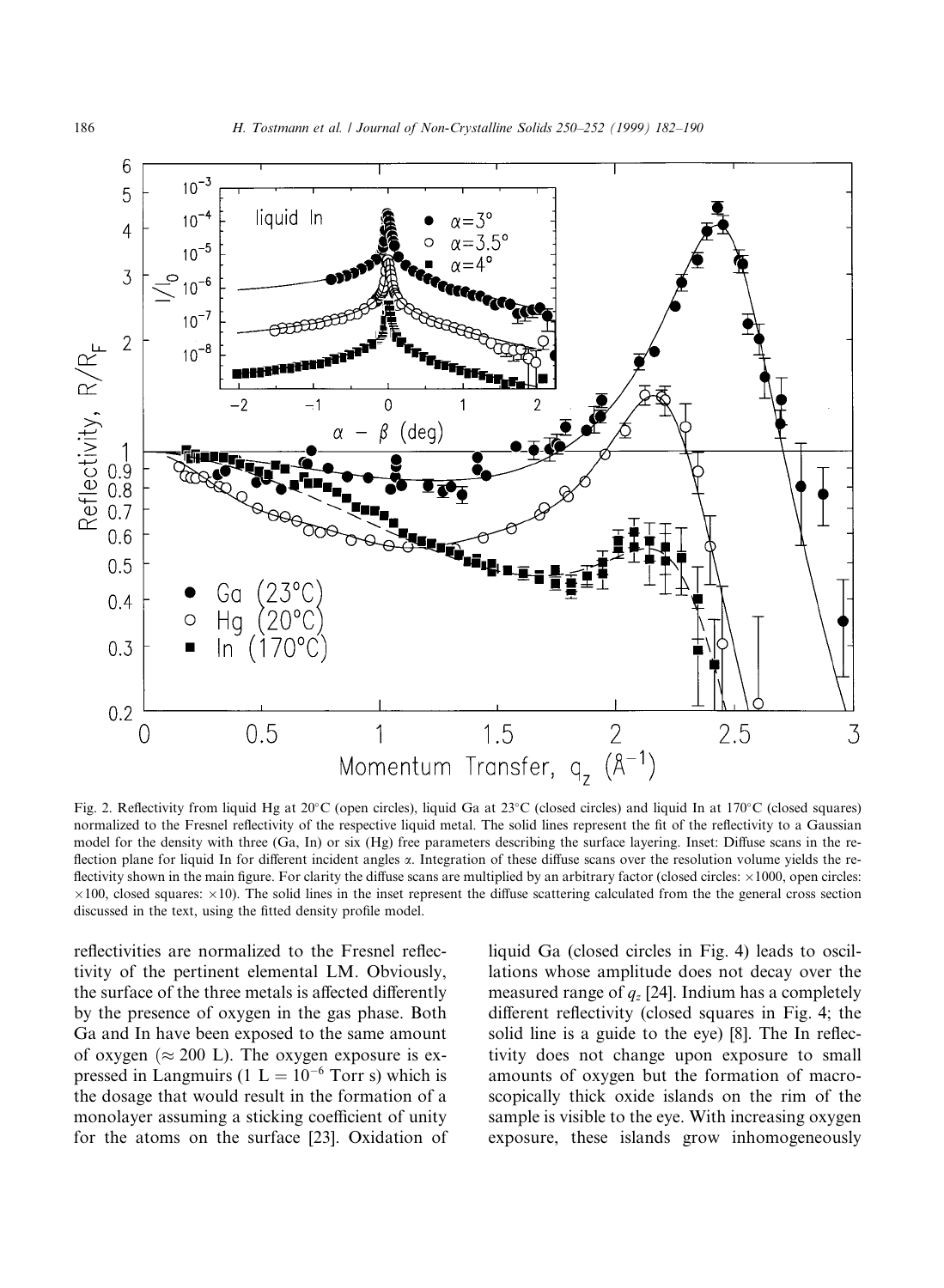

Fig. 3. Reflectivity from the surface of liquid Ga (open squares), liquid Ga-In with  $16.5$  at.% In (closed squares) and liquid Ga $-Bi$  with 0.3 at.% Bi (closed circles). The reflectivities are normalized to the ideal Fresnel reflectivity of Ga, Ga-In and Ga-Bi, respectively. The dashed line represents the best fit of the Ga reflectivity to a simple Gaussian model describing the surface-induced layering for elemental Ga and the solid lines represent the best fit of the Ga-In and Ga-Bi reflectivity to the same model plus an additional high density surface adlayer.

into the part of the sample that is illuminated by the X-rays and at that point the reflectivity falls steeply with  $q_z$  indicating that the surface has become much rougher. Finally, preliminary data are presented on the oxidation of liquid Hg. Due to the high Hg vapor pressure, these experiments have not been conducted in a controlled UHV environment and it was not possible to measure the oxygen partial pressure in the chamber. However, the amount of oxygen in the chamber is comparable to that of the two experiments described above. The reflectivity (closed triangles in Fig. 4) shows oscillations decaying with increasing q.

# 5. Discussion

## 5.1. Elemental liquid metals

To calculate the local density profile of LM from the reflectivity shown in Fig. 2, the surface



Fig. 4. Reflectivity from the surface of oxidized liquid Ga (closed circles, 200 L oxygen), oxidized liquid In (closed squares, 240 L oxygen) and oxidized liquid Hg (closed triangles, comparable oxygen dosage) normalized to the ideal Fresnel reflectivity of the pertinent pure liquid metal. The dashed line represents the fit of the oxidized Ga reflectivity to a model taking into account the Ga subphase and the oxide film. The solid line through the oxidized In data is only a guide to the eye.

structure has to be deconvolved from the thermally induced height fluctuations. This is only possible, however, when it can be shown that the surface roughness is described by thermally excited capillary waves. We employed two different approaches to demonstrate that the surface roughness of liquid Ga and In can be accurately described by the capillary wave model. The re flectivity of liquid Ga was measured with a single resolution for different temperatures between  $22^{\circ}$ C and  $160^{\circ}$ C and all of the data were simultaneously fit to the same model for  $\tilde{\rho}(z)$  of Ga convolved with capillary waves having a known temperature dependence [27]. The agreement between the data and these fits was the first evidence that the capillary wave model fully accounts for the roughness of a LM surface. A different approach has been used to show that the same is true for liquid In [8]. Here, the specular reflectivity was only measured for a single temperature; however, at that temperature the diffuse scattering was measured for a number of different angles of incidence (see inset of Fig. 2). Both the specular reflectivity and diffuse scattering were fit to a single model for  $\tilde{\rho}(z)$  convolved with capillary waves. As can be seen from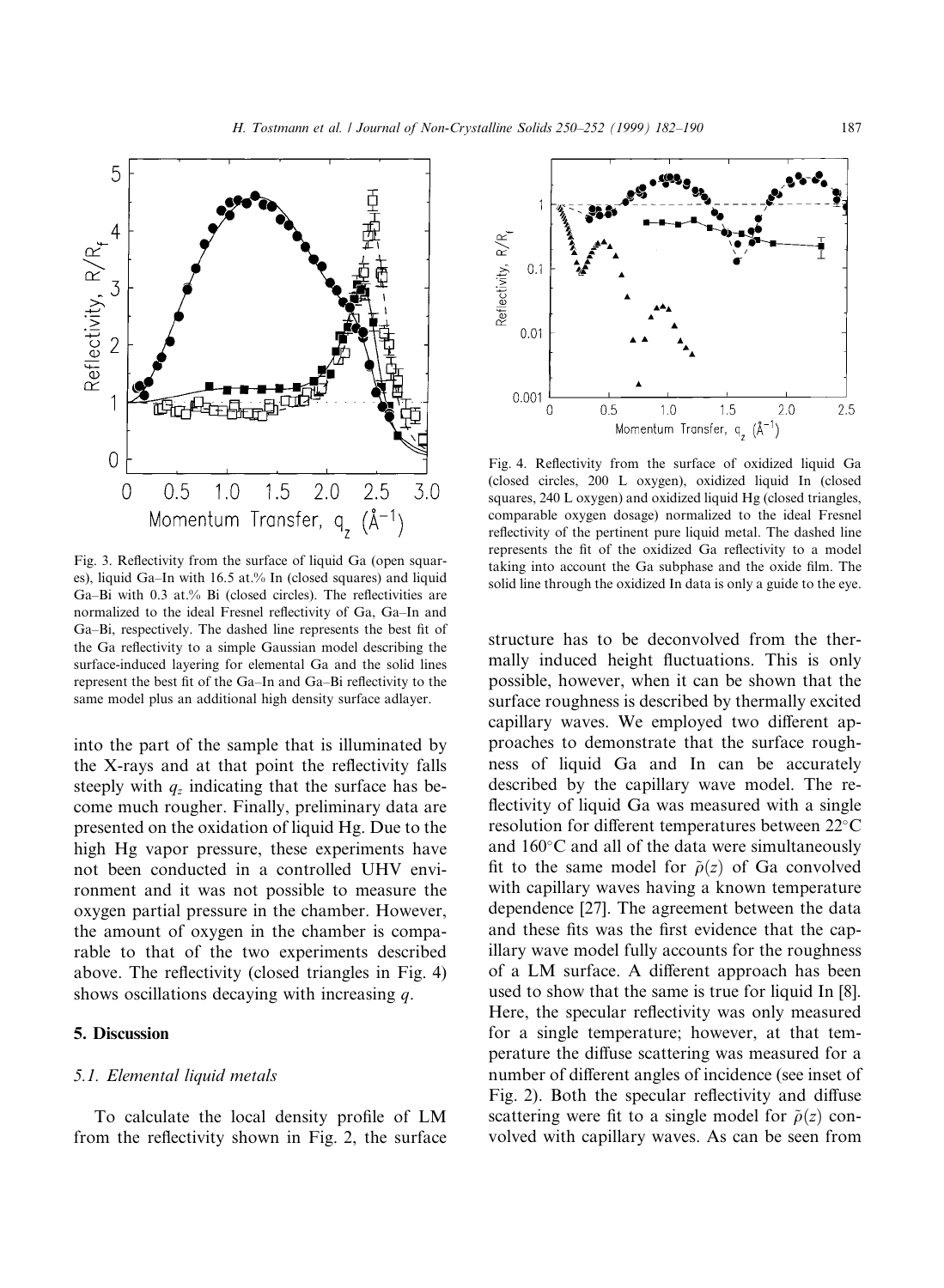fits to the In reflectivity data in Fig. 2, and to the diffuse scattering from In in the inset, the model describes the experimental data well within their statistical error. Since the only adjustable parameters of the theoretical model (see Eq. (3)) are those necessary to describe the surface structure factor, this capillary wave model indeed describes the roughness of the surface properly. There is now mounting evidence that the capillary wave model completely describes the surface roughness of a variety of liquids; however, it is also clear that for inhomogeneous liquid surfaces the capillary wave model is not adequate. Separate experiments on organic monolayers on water in which the agreement with the capillary wave model is destroyed by compressing the monolayer past the point of elastic stability is an example for this. Inhomogeneities in the compressed monolayer give rise to excess diffuse scattering [22].

Using the deconvolution of the height fluctuations which has been shown to be justified in the case of liquid Ga and In and the simple Gaussian model mentioned above, it is possible to calculate and compare the local density profile for both liquid Ga and In [8]. We find that the amplitude of the electron density of the first layer of In and Ga are essentially identical, although the layering amplitude decays faster for liquid In than for Ga with increasing distance from the surface. Furthermore, the surface layering decay length is comparable to the bulk density pair correlation length in the case of liquid In. By contrast, the layering decay length is considerable larger than the bulk correlation length in the case of liquid Ga. These differences in the surface structure are likely related to the differences in the electronic structure of the bulk phase. For liquid In, virtually all conduction electrons are delocalized and In is considered to be a nearly free electron (NFE) type liquid metal [28,29]. For liquid Ga on the other hand, the conduction electrons are partially localized in covalent bonds [30,31]. The partial covalent bonding in the liquid seems to stabilize surface layering and to expand the distance between the surface layers beyond that expected for simple isotropic hard sphere liquids [8].

It has not yet been possible to compare the intrinsic or local density profile of the Hg surface with the Ga or In surface structure. This problem is due to the experimental observation that the temperature dependence of the reflectivity of liquid Hg cannot be explained by capillary waves alone. This discrepancy indicates that the surface structure of liquid Hg has a temperature dependent component in addition to capillary wave roughening. This unexpected result is discussed in detail elsewhere [25].

# 5.2. Modified liquid metal surfaces

The effect of alloying liquid Ga with In is shown in Fig. 3. We observe three main differences between the reflectivity from liquid Ga and liquid Ga–In with 16.5 at.% In: (i) the reflectivity at intermediate  $q_z$ s,  $0.75 \le q_z \le 2.0$ , is about 30% larger than the reflectivity from elemental Ga; (ii) the Ga layering peak is shifted to a  $q_z$  that is about 15% smaller than that found for elemental Ga; and (iii) the peak amplitude is reduced. All of these effects can be explained by making only one important change to the model used for elemental Ga: a high density surface adlayer is added on top of the layered Ga surface [15,21]. According to the Gibbs adsorption rule from classical thermodynamics this surface segregation is expected since the surface tension of In (556 dyn/cm) is less than that of Ga (718 dyn/cm). Also, the experimental finding that In only segregates into the first layer and the next layer already has the bulk the Ga-In composition is consistent with molecular dynamics simulations for this system [32]. The differences between the X-ray reflectivity from elemental Ga and the Ga–In eutectic are discernible but the Ga layering peak still dominates the reflectivity. This is due to the fact that the electron density of In is only about 5% larger than that of Ga.

In contrast to Ga-In, alloying a very small amount of Bi  $(0.3 \text{ at.})$ % to liquid Ga results in a larger modification of the surface structure since the electron density difference between Ga and Bi amounts to  $50\%$ . The size difference between Bi and Ga (20%) is also larger than that between In and Ga (13%) resulting in the Ga layering peak being shifted to smaller  $q_z$ s compared to Ga and Ga–In. The layering is suppressed even more than in the case of Ga–In and is discernible only as a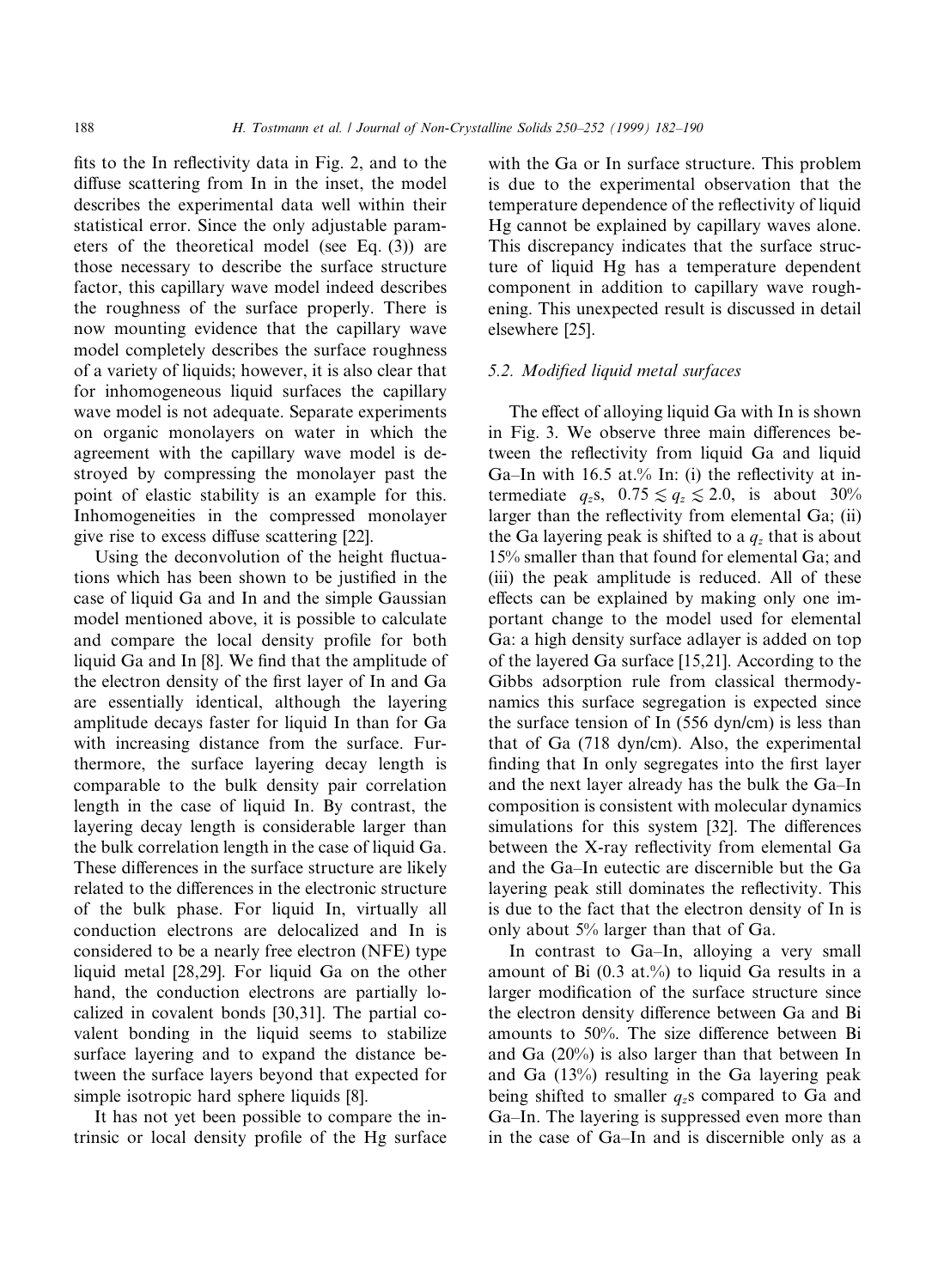kink in the reflectivity. The surface structure is dominated by a large and broad maximum that is evident already at the lowest  $q_z$ s. Just as for Ga-In, the increase of the measured reflectivity above the theoretical Fresnel reflectivity indicates the segregation at the surface of a species with higher density than the Ga–Bi bulk. Using the same model that was employed for Ga-In yields the same result of a high density monolayer, in this case almost pure Bi, in the uppermost surface layer followed by a subphase with the nominal Ga-Bi alloy concentration  $[15]$ . This profile, however, is an adequate description of the reflectivity only at temperatures below the monotectic temperature of the alloy of  $222^{\circ}$ C. Above this temperature, a wetting phase transition takes place [16] and a thicker Bi-rich film forms [15]. The unexpectedly complicated microscopic structure of this wetting film will be addressed in a forthcoming publication.

A different approach to modify the surface structure of LM is to chemically react the surface. A reaction of great practical importance is to expose a LM to a controlled amount of oxygen. Oxidation of liquid Ga (closed circles in Fig. 4) leads to oscillations indicating the formation of a 5 A thick oxide film as inferred from the period of these oscillations [24]. Once the oxygen dosage reaches about 400 L, the reflectivity does not change upon further exposure of the LM to oxygen. This indicates that the oxide film is homogeneous and protects the bulk liquid Ga from further oxidation. In addition, the reflectivity was measured as a function of temperature at an oxygen dosage of about  $400$  L. In this case, the reflectivity does not change with temperature indicating that the  $5$  Å thick oxide film is solid and therefore quenches capillary waves at the surface. All of the above findings are confirmed by the analysis of the density profile. The model for this profile again incorporates the semi-infinite sum of Gaussians to describe liquid Ga. In addition, a single box of constant density is invoked to describe the oxide  $film$  (the dashed line in Fig. 4 depicts the best fit of this model to the data). The fit yields a thickness of  $4.9 \pm 0.1$  Å for the oxide film and a coverage of  $85 \pm 1\%$ . Virtually the same results are obtained using a more sophisticated model taking the  $Ga<sub>2</sub>O<sub>3</sub>$  structure into account [24]. Indium reacts in a completely different way upon exposure to oxygen (closed squares in Fig. 4; the solid line is a guide to the eye) [8]. Here, macroscopically thick oxide islands, visible to the eye, are formed [8]. Upon reaching the beam-illuminated area, these islands cause a decrease and temporal fluctuations in the reflectivity rendering further experiments impossible. The data for oxidized Hg (closed triangles in Fig. 4) show oscillations with  $q_z$ , indicating a uniform  $12$  Å thick oxide film. This homogeneous film formation is similar to the one found for oxidized Ga with the exception that the Hg oxide film appears to be rougher since the oscillations decay faster with increasing  $q_z$ .

Another approach to modify a LM surface is to spread an organic monolayer on the surface. We found that well defined alkanethiol monolayers and multilayers can be self assembled on the surface of Hg [33,34]. Even though a covalent bond forms between the thiol of the organic molecule and the Hg, the surface layering of the Hg subphase remains unaffected. Organic monolayers on a liquid metal are an interesting example of how the interactions between a surface film and the LM can be modified. Depending on the strength ratio of the chain-chain interaction to the headgroupsubstrate interaction, the monolayer ordering can be dominated either by van der Waals like (physical) or strong directional (chemical) interactions. Future studies of thin films on liquid metals for molecules ranging from simple alkanes to complex proteins, some of which do not spread on any other liquid, may provide important information on nucleation and crystallization in two and three dimensions.

## 6. Conclusions

We have found, and studied, surface induced layering for three liquid metals, Hg Ga and In. Differences in the surface structure of liquid In and Ga can be explained by a different degree of covalency in the bulk liquid phase. Surface oxidation of Ga and Hg yields a homogeneous, uniform thin oxide film whereas macroscopic oxide islands form on liquid In. We have also investigated surface